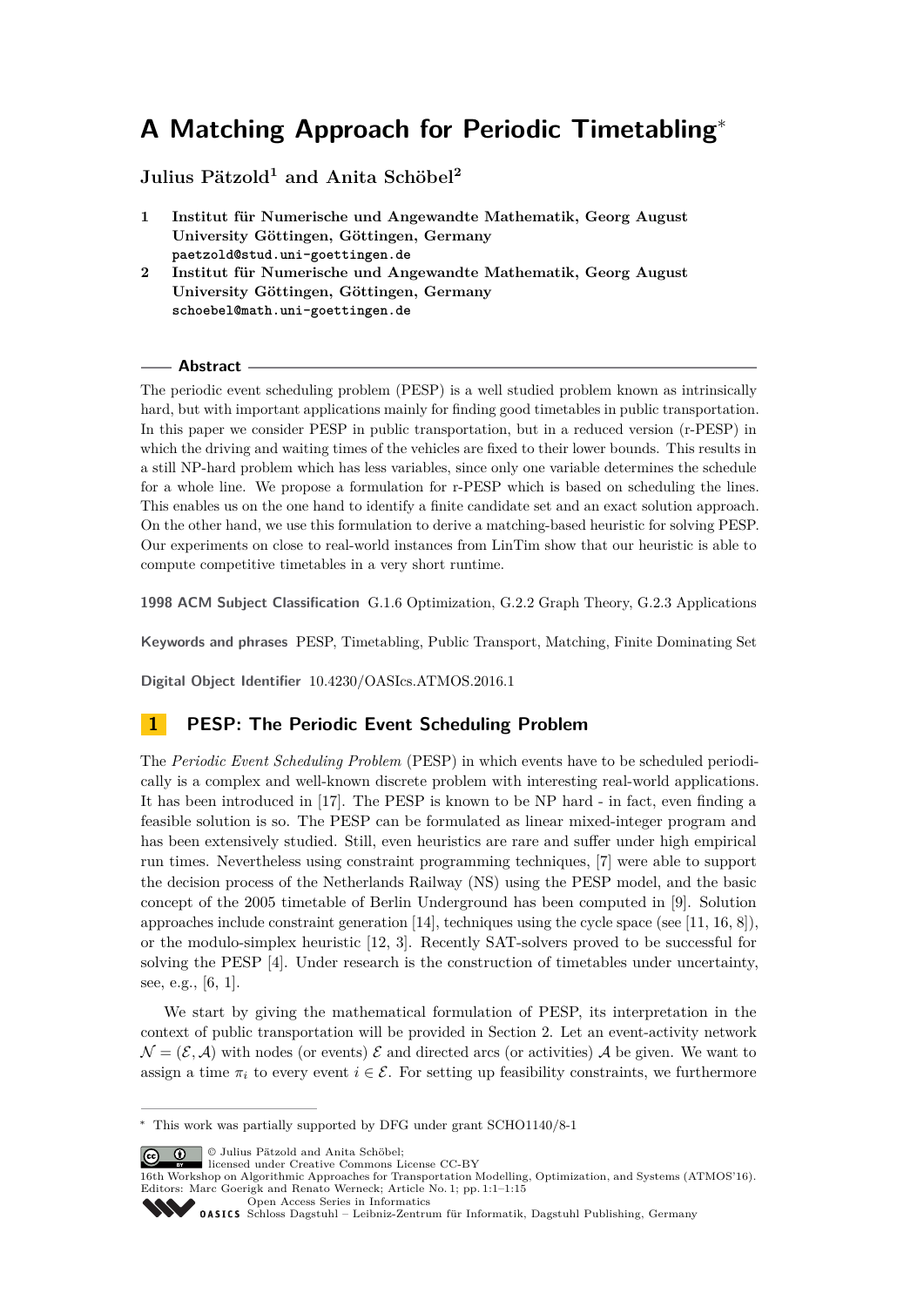### **1:2 A Matching Approach for Periodic Timetabling**

assume time spans  $\Delta_a = [L_a, U_a]$  with a lower bound  $L_a$  and an upper bound  $U_a$  for all activities  $a \in \mathcal{A}$ , and weights  $w_a$  which represent the importance of activity  $a \in \mathcal{A}$ . Finally, we need a period  $T \in \mathbb{N}$ . An instance *I* of PESP is hence given by  $\mathcal{N}, w, L, U, T$ . Defining

 $[x]_T := \min\{x - zT : z \in \mathbb{Z}, x - zT \geq 0\},\$ 

PESP can be formulated as

(PESP) 
$$
\min \sum_{a=(i,j)\in A} w_a[\pi_j - \pi_i - L_a]_T
$$

\ns.t.  $[\pi_j - \pi_i - L_a]_T \in [0, U_a - L_a]$  for all  $a \in A$ 

\n $\pi_i \in \{0, 1, \ldots, T-1\}$  for all  $i \in \mathcal{E}$ .

The variables  $\pi_i$  assign a point of time to each event  $i \in \mathcal{E}$ . This time is usually assumed to be integer (in minutes) and takes only values in  $\{0, 1, \ldots, T-1\}$  since it is repeated periodically with a period of *T*. Note that the PESP only looks at the differences of the *π* values, hence one of the variables can always be fixed, e.g.,  $\pi_1 := 0$ .

The objective function minimizes the sum of slack times over all activities of the resulting periodic schedule while the constraints ensure that the minimal duration *L<sup>a</sup>* and maximal duration  $U_a$  of all activities  $a = (i, j) \in \mathcal{A}$  are respected by the periodic schedule. Note that  $[\pi_j - \pi_i - L_a]_T \in [0, U_a - L_a]$  is equivalent to  $L_a \leq \pi_j - \pi_i + z_a T \leq U_a$  for some integer  $z_a \in \mathbb{Z}$  which can be used to linearize the formulation given above to receive a linear integer program. For details on the periodicity and the meaning of the time spans  $\Delta_a$  we refer to the extensive literature on PESP.

**Our contribution.** In this paper we study the PESP in the context of its main application, namely for timetabling in public transportation. We use the special underlying structure of the event-activity network to design an exact and a heuristic approach for solving the PESP in this case.

# <span id="page-1-0"></span>**2 r-PESP: The reduced periodic event scheduling problem in public transportation**

We first repeat how the event-activity network is constructed for the case of periodic timetabling in public transportation.

Given a set of traffic lines  $\mathcal{L}$ , the event-activity network  $\mathcal{N} = (\mathcal{E}, \mathcal{A})$  consists of nodes  $\mathcal{E} = \mathcal{E}_{arr} \cup \mathcal{E}_{dep}$  which are called *arrival and departure events* and of edges  $\mathcal{A} = \mathcal{A}_{drive} \cup$ A*wait* ∪ A*trans* called *driving activities, waiting activities* and *transfer activities*. These are constructed as follows (see, e.g., [\[11,](#page-13-4) [8\]](#page-13-6)):

- **■** Let  $l \in \mathcal{L}$  be a line passing through stations  $s_1, s_2, \ldots, s_p$ . Such a line corresponds to  $p-1$ arrival and to  $p-1$  departure events  $(s_1, l, dep), (s_2, l, arr), (s_2, l, dep), \ldots, (s_p, l, arr).$
- A departure event  $(s_i, l, dep)$  and its consecutive arrival event  $(s_{i+1}, l, arr)$  on the same line *l* at its next station are linked by a directed driving activity. Waiting activities link an arrival event of a line  $(s_i, l, arr)$  and its consecutive departure event  $(s_i, l, dep)$  at the same station.
- **Transfer activities connect an arrival event**  $(s, l, arr)$  **of one line** *l* **at some station** *s* **to** a departure event (*s, k, dep*) of another line *k* at the same station *s* if a transfer for the passengers should be possible here.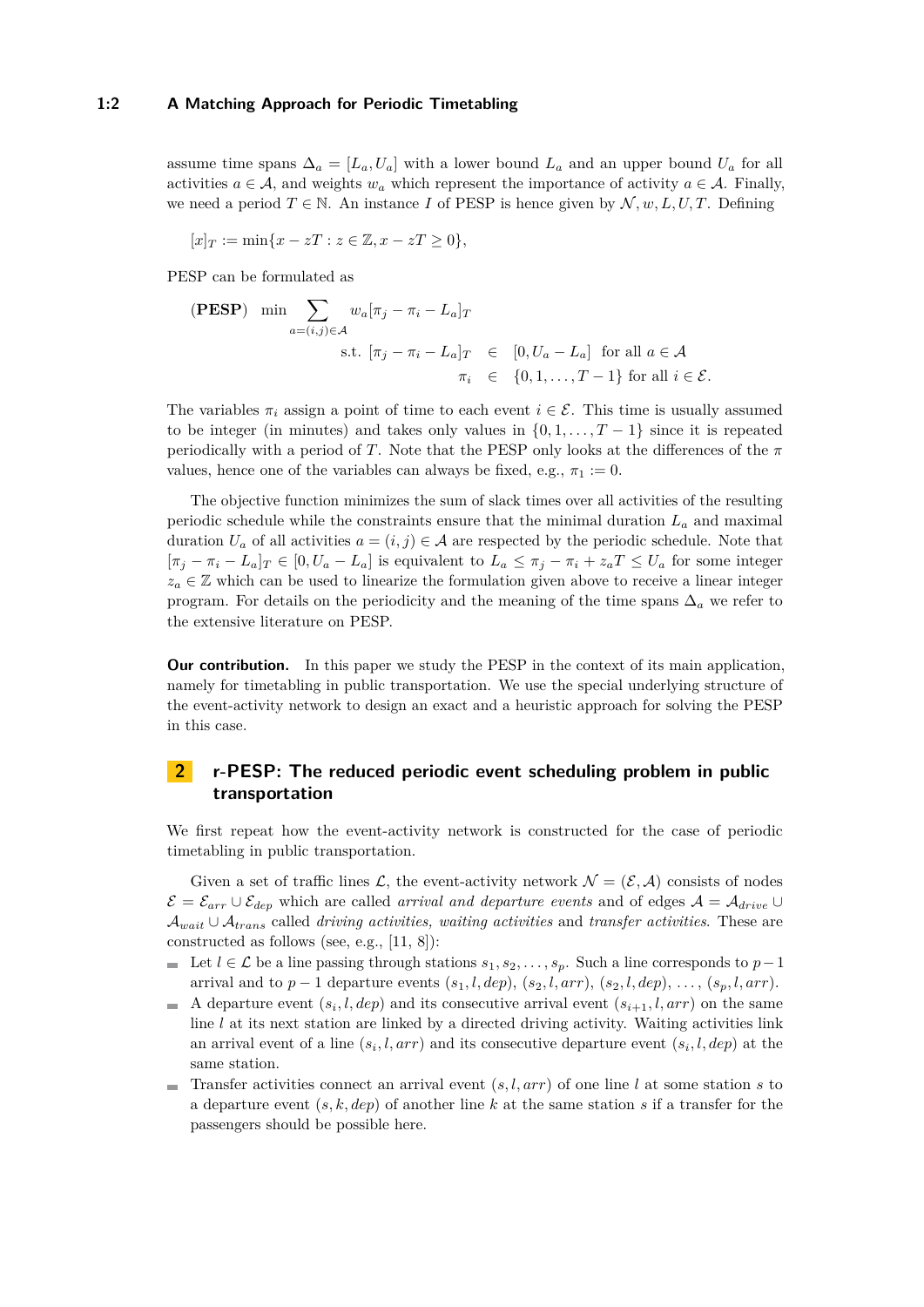Note that in railway applications also headway activities are needed which ensure a minimal distance between two consecutive trains on the same piece of infrastructure.

In the PESP formulation, the *L<sup>a</sup>* describe lower bounds on the activities, i.e., the minimal driving time for driving activities, the minimal dwell time at stations for waiting activities and the minimal time needed for a transfer (i.e., getting off the train, changing the platform and boarding the next train) for the passengers for transfer activities. The weights  $w_a$  give the number of passengers who use activity  $a \in \mathcal{A}$ . Minimizing the sum of all slack times in PESP hence can be interpreted as minimizing the sum of all traveling times over the passengers.

## **2.1 r-PESP in public transportation**

In public transportation it is often assumed that there are no upper bounds for transfer activities, since a passenger can always take the train of the next period, and the objective function aims at minimizing the transfer slack times anyway. We will also use this assumption here, i.e., that

<span id="page-2-0"></span>
$$
\Delta_a = [L_a, L_a + T - 1] \text{ for all } a \in \mathcal{A}_{trans}.
$$
\n
$$
(1)
$$

As mentioned above, in the practice of public transportation planning, every event  $i \in \mathcal{E}$ belongs to exactly one line  $l \in \mathcal{L}$ . Hence, the events  $\mathcal{E}$  of the event-activity network can be partitioned into the lines they belong to, i.e.,

$$
\mathcal{E} = \bigcup_{l \in \mathcal{L}} \mathcal{E}_l.
$$

Every line *l* induces a subgraph  $\mathcal{N}_l = (\mathcal{E}_l, \mathcal{A}_l)$  with  $\mathcal{A}_l \subseteq \mathcal{A}_{wait} \cup \mathcal{A}_{drive}$ , i.e.,  $\mathcal{A}_l$  consists only of waiting and driving activities. Solving PESP on such a subgraph is easy: The optimal solution is to fix all driving and waiting activities to their lower bounds. This motivates the formulation of a *reduced PESP* in which we require that all driving and waiting times are fixed to their lower bounds. This can formally be done by setting

<span id="page-2-1"></span>
$$
\Delta_a := [L_a, L_a] \text{ for all } a \in \mathcal{A}_{wait} \cup \mathcal{A}_{drive}.
$$
\n
$$
(2)
$$

Using both the assumptions [\(1\)](#page-2-0) and [\(2\)](#page-2-1) we obtain the following straightforward formulation for the *reduced PESP* in which we fix the length of all waiting and driving activities to their lower bounds and do not have any restriction on the transfer activities. The latter are the only activities which are then relevant in the objective function.

$$
\begin{aligned}\n(\mathbf{r} - \mathbf{PESP}) \quad \min \sum_{a=(i,j)\in \mathcal{A}_{trans}} w_a[\pi_j - \pi_i - L_a]_T \\
\text{s.t. } [\pi_j - \pi_i - L_a]_T &= 0 \quad \text{for all } a \in \mathcal{A}_{drive} \cup \mathcal{A}_{wait} \\
\pi_i &\in \{0, 1, \dots, T-1\} \text{ for all } i \in \mathcal{E}.\n\end{aligned}
$$

Fixing the driving and waiting activities to their lower bounds has been done in other publications before. In [\[13\]](#page-13-8) it has been shown that the resulting problem is still NP-hard. A theoretical analysis of the error which is made by fixing the values of the waiting and driving activities to their lower bounds is provided in the next section, an experimental evaluation can be found in Section [4.](#page-10-0)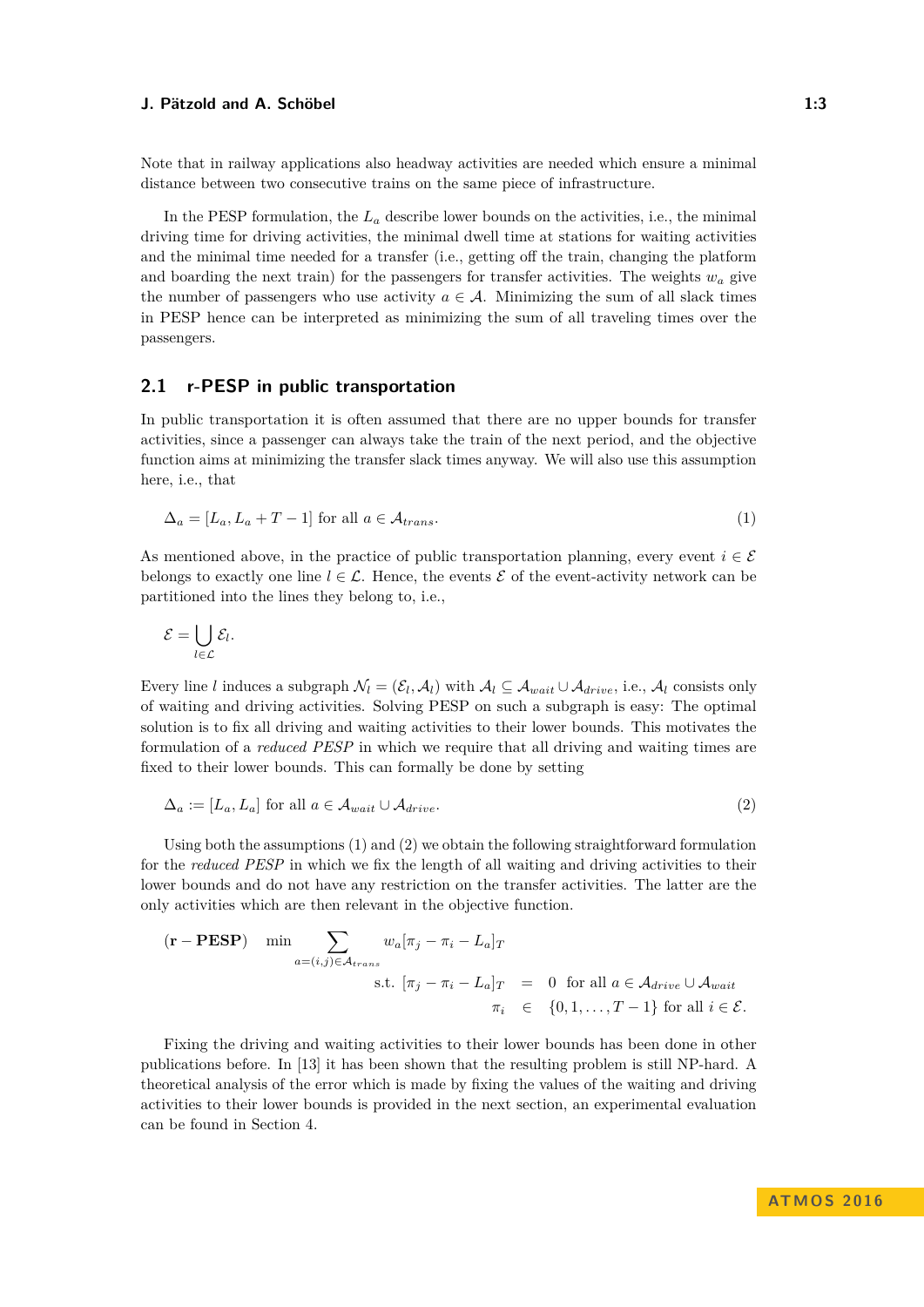## **1:4 A Matching Approach for Periodic Timetabling**

## **2.2 Comparing PESP and r-PESP**

We are interested in a bound on the error which is made by fixing the driving and waiting activities to their lower bounds. To this end, we denote the objective values of PESP and r-PESP by  $\text{PESP}(I)$ , or  $\text{r-PESP}(I)$ , respectively. Then the *gap* between the reduced version of PESP and the original PESP is specified by

$$
\mathrm{Gap} := \sup_{\mathrm{Instantoes}\ I} \mathrm{r\text{-}PESP}(I) - \mathrm{PESP}(I),
$$

where for an instance  $I = (\mathcal{N}, w, L, U, T)$  r-PESP(*I*) is defined by [\(2\)](#page-2-1), i.e., the time windows for waiting and driving activities *a* are set to  $\Delta_a := [L_a, L_a].$ 

 $\blacktriangleright$  **Lemma 1.** *If [\(1\)](#page-2-0) holds we have* 

$$
0 \leq Gap \leq \frac{T}{2}\sum_{a\in\mathcal{A}_{\rm trans}}w_a
$$

**Proof.**

- $\blacksquare$  Under assumption [\(1\)](#page-2-0) we have that every feasible solution of r-PESP is also feasible for PESP and satisfies  $\sum_{a=(i,j)\in\mathcal{A}} w_a[\pi_j-\pi_i-L_a]_T = \sum_{a=(i,j)\in\mathcal{A}_{trans}} w_a[\pi_j-\pi_i-L_a]_T$ hence PESP is a relaxation of r-PESP. This gives that  $Gap \geq 0$ .
- $\blacksquare$  On the other hand, it can be shown that for every instance *I* of r-PESP we have r-PESP(*I*)  $\leq \frac{T}{2} \sum_{a \in A_{trans}} w_a$ , i.e., any optimal solution is bounded by the waiting time which would be received if trains are scheduled according to a uniform distribution (for details, see [\[15,](#page-13-9) [13\]](#page-13-8)). We hence obtain r-PESP(*I*) – PESP(*I*)  $\leq \frac{T}{2} \sum_{a \in A_{trans}} w_a - 0$  for all instances *I*, and hence Gap  $\leq \frac{T}{2} \sum_{a \in A_{trans}} w_a$ .

We will also see in the experiments that solving r-PESP seems to be a very good heuristic for finding PESP solutions.

J

## **2.3 An equivalent formulation for r-PESP and a finite candidate set**

We now consider some line  $l \in \mathcal{L}$  with its corresponding events  $\mathcal{E}_l$ . We need the following notation.

- For every line  $l$ , let  $\text{first}(l)$  denote the first event of line  $l$ .
- For every event  $i \in \mathcal{E}_l$  of line *l* define  $dur(i)$  as the length of the (unique) path from  $first(l)$ to *i* in the subnetwork  $\mathcal{N}_l$  with edge weights  $L_a$ . This is the duration which a vehicle of line  $l$  needs from its start to event  $i$ . Note that  $dur(i)$  is well defined since every event  $i$ belongs to exactly one line *l*.
- For two lines  $k, l \in \mathcal{L}$  define  $\mathcal{A}_{trans}(k, l) := \{a = (i, j) \in \mathcal{A}_{trans} : i \in \mathcal{E}_k, j \in \mathcal{E}_l\}$  as the (possibly empty) set of transfer activities from line *k* to line *l*.

If  $\pi_{first(l)}$  is fixed for the first event of line *l*, the resulting arrival and departure times for all other events  $i \in \mathcal{E}_l$  in r-PESP can be determined as

$$
\pi_i := \pi_{first(l)} + dur(i) \text{ for all } i \in \mathcal{E}_l.
$$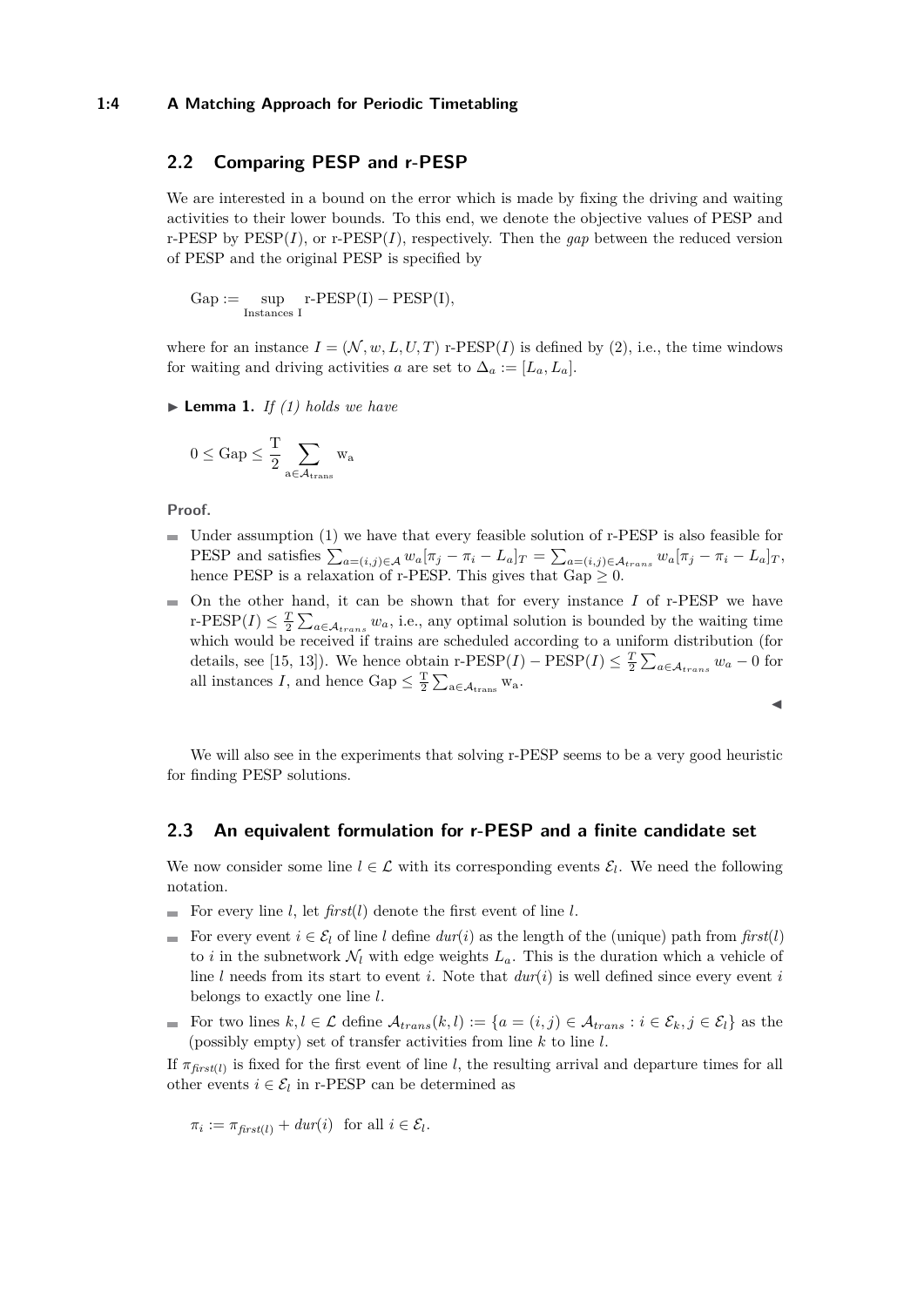Plugging this into r-PESP, the objective function can be transformed to

$$
\sum_{a=(i,j)\in\mathcal{A}_{trans}} w_a[\pi_j - \pi_i - L_a]_T
$$
\n
$$
= \sum_{k,l\in\mathcal{L}} \sum_{a=(i,j)\in\mathcal{A}_{trans}(k,l)} w_a[\pi_{first(l)} + dur(j) - \pi_{first(k)} - dur(i) - L_a]_T
$$
\n
$$
:= \sum_{k,l\in\mathcal{L}} \sum_{a\in\mathcal{A}_{trans}(k,l)} w_a[d_a + \pi_{first(l)} - \pi_{first(k)}]_T
$$

where

$$
d_a := [dur(j) - dur(i) - L_a]_T \text{ for } a = (i, j) \in \mathcal{A}_{trans}.
$$

We abbreviate  $\pi_l := \pi_{first(l)}$  emphasizing that we now determine only one point of time for every line  $l \in \mathcal{L}$ . Given  $\pi_l$  for all lines  $l \in \mathcal{L}$  we furthermore denote

$$
f_{k,l}(\pi) := \sum_{a \in \mathcal{A}_{trans}(k,l)} w_a [d_a + \pi_l - \pi_k]_T
$$

$$
f(\pi) := \sum_{k,l \in \mathcal{L}} f_{k,l}(\pi)
$$

r-PESP can hence be equivalently formulated as

$$
(\mathbf{r} - \mathbf{PESP}) \quad \min_{a \in \bigcup_{k,l \in \mathcal{L}} \mathcal{A}_{trans}(k,l)} w_a[\pi_l - \pi_k + d_a]_T
$$
  
s.t.  $\pi_l \in \{0, 1, ..., T - 1\}$  for all  $l \in \mathcal{L}$ 

which is a PESP on a reduced event-activity network, without any feasibility requirements, but with possibly multiple activities between every pair of events. In the following, when we talk about a solution to r-PESP we mean a solution  $\pi \in \{0, \ldots, T-1\}^{|{\mathcal{L}}|}$  to the above reformulation r-PESP. We now illustrate this reformulation on two special cases which will be used later in our algorithmic approach.

**An optimal timetable for the case of two lines.** For only two lines  $\mathcal{L} = \{k, l\}$  we receive a problem with two variables  $\pi_k, \pi_l \in \{0, 1, \ldots, T-1\}$ . We can further reduce its objective function to only one variable by computing

$$
f(\pi_k, \pi_l) = f_{k,l}(\pi_k, \pi_l) + f_{l,k}(\pi_k, \pi_l)
$$
  
= 
$$
\sum_{a \in \mathcal{A}_{trans}(k,l)} w_a[d_a + \pi_l - \pi_k]_T + \sum_{a \in \mathcal{A}_{trans}(l,k)} w_a[d_a + \pi_k - \pi_l]_T
$$

and substituting  $t := \pi_k - \pi_l$  due to the fact that we can set e.g.,  $\pi_l := 0$  and then receive  $t := \pi_k - \pi_l = \pi_k$ . We obtain

<span id="page-4-0"></span>
$$
\min_{t=0,\dots,T-1} g(t) := \sum_{a \in \mathcal{A}_{trans}(k,l)} w_a[d_a - t]_T + \sum_{a \in \mathcal{A}_{trans}(l,k)} w_a[d_a + t]_T
$$
\n
$$
= \sum_{a \in \mathcal{A}_{trans}(k,l)} w_a[\bar{d}_a - t]_T + \sum_{a \in \mathcal{A}_{trans}(l,k)} w_a[\bar{d}_a + t]_T
$$
\n(3)

with  $\bar{d}_a := [d_a]_T \in \{0, \ldots, T-1\}$  for all  $a \in \mathcal{A}_{trans}$ , since adding an integer multiple of *T* in  $[d_a - t]_T$  or in  $[d_a + t]_T$  does not change their values.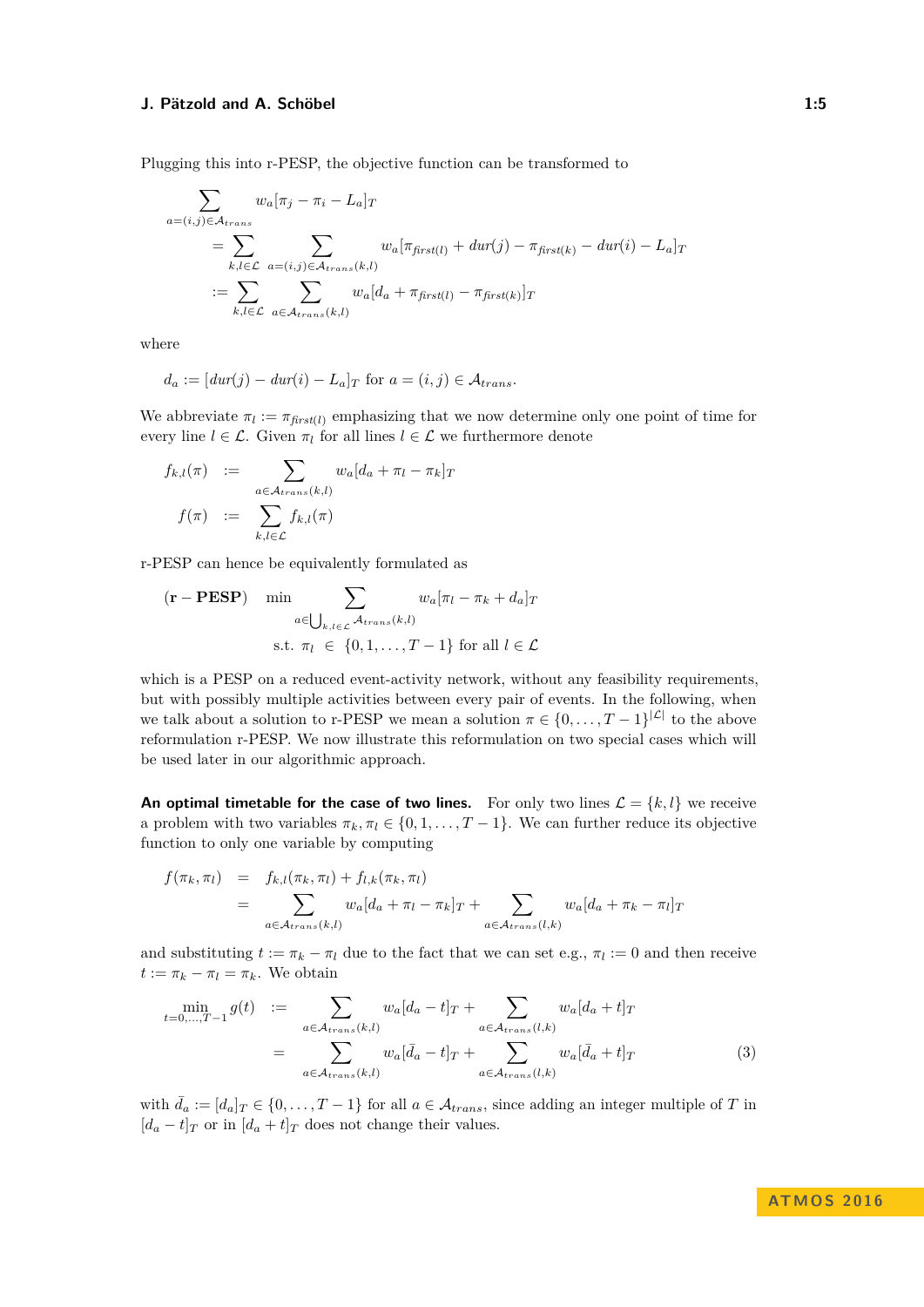#### **1:6 A Matching Approach for Periodic Timetabling**

**Optimal adjustment of two line clusters.** A similar situation appears if we have a partition of the set of all lines  $\mathcal{L} = \mathcal{L}_1 \cup \mathcal{L}_2$  into two disjoint line clusters  $\mathcal{L}_1, \mathcal{L}_2$ . Suppose, a timetable  $\pi_l, l \in \mathcal{L}$  is given. We want to adjust the two clusters such that they fit as good as possible to each other without changing the synchronization between any pair of lines within the same cluster. This can be done by shifting all lines in  $\mathcal{L}_1$  by an amount of  $t$  minutes. The new timetable  $\pi(\mathcal{L}_1, t)$  is then given by

<span id="page-5-2"></span>
$$
\pi(\mathcal{L}_1, t)_l := \begin{cases} \pi_l & \text{if } l \in \mathcal{L}_2 \\ \pi_l + t & \text{if } l \in \mathcal{L}_1 \end{cases}
$$
\n(4)

We are now interested in the best *t*, i.e., the optimal shift between the two clusters. The objective function  $f(\pi(\mathcal{L}_1, t))$  is only dependent on t and can hence be simplified to

<span id="page-5-0"></span>
$$
g(t) := g(\pi(\mathcal{L}_1, t))
$$
  
\n
$$
= \sum_{k,l \in \mathcal{L}_1} f_{k,l}(\pi) + \sum_{k,l \in \mathcal{L}_2} f_{k,l}(\pi) + \sum_{k \in \mathcal{L}_1, l \in \mathcal{L}_2} \sum_{a \in \mathcal{A}_{trans}(k,l)} w_a[\pi_l - (\pi_k + t) + d_a]_T
$$
  
\n
$$
+ \sum_{k \in \mathcal{L}_2, l \in \mathcal{L}_1} \sum_{a \in \mathcal{A}_{trans}(k,l)} w_a[(\pi_l + t) - \pi_k + d_a]_T
$$
  
\n
$$
= const + \sum_{\substack{a \in \mathcal{A}_{trans}(k,l) \\ k \in \mathcal{L}_1, l \in \mathcal{L}_2}} w_a[\bar{d}_a - t]_T + \sum_{\substack{a \in \mathcal{A}_{trans}(k,l) \\ k \in \mathcal{L}_2, l \in \mathcal{L}_1}} w_a[\bar{d}_a + t]_T
$$
(5)

with  $\bar{d}_a := [d_a + \pi_l - \pi_k]_T \in \{0, \ldots, T-1\}$  for all  $a \in \mathcal{A}_{trans}(k, l), k, l \in \mathcal{L}$ .

<span id="page-5-3"></span>Note that using this formula one directly sees that

$$
g(\pi(\mathcal{L}_1, t)) = g(\pi(\mathcal{L}_2, T - t)).
$$
\n<sup>(6)</sup>

The following lemma applies to solving problems of type [\(3\)](#page-4-0) or [\(5\)](#page-5-0).

<span id="page-5-1"></span>► **Lemma 2.** Let  $A_1$  and  $A_2$  be two disjoint sets and let  $d_a \in \{0, ..., T-1\}$ ,  $w_a \ge 0$  for all  $a \in \mathcal{A}_1 \cup \mathcal{A}_2$ *. Consider the optimization problem* 

$$
(P) \quad \min_{t \in \{0, 1, \dots, T-1\}} g(t) := \sum_{a \in \mathcal{A}_1} w_a [d_a - t]_T + \sum_{a \in \mathcal{A}_2} w_a [d_a + t]_T.
$$

*Then there exists an optimal solution t* ∗ *to (P) which satisfies*

*t*<sup>\*</sup> ∈ {*d<sub>a</sub>* : *a* ∈ *A*<sub>1</sub>} ∪ {*T* − *d<sub>a</sub>* : *a* ∈ *A*<sub>2</sub>}.

*Furthermore,*

$$
t^* \in \{d_a : a \in \mathcal{A}_1\} \text{ for all optimal solutions } t^* \text{ to } (P) \text{ if } \sum_{a \in \mathcal{A}_1} w_a > \sum_{a \in \mathcal{A}_2} w_a,
$$
  

$$
t^* \in \{T - d_a : a \in \mathcal{A}_2\} \text{ for all optimal solutions } t^* \text{ to } (P) \text{ if } \sum_{a \in \mathcal{A}_1} w_a < \sum_{a \in \mathcal{A}_2} w_a.
$$

Proof. The first part of the lemma was already observed by [\[13\]](#page-13-8). For the second part, let  $\sum_{a \in A_1} w_a > \sum_{a \in A_2} w_a$  and consider  $t \in \{0, 1, \ldots, T-1\}$ . Let  $t \notin \{d_a : a \in A_1\}$ . Increasing *t* to  $t + 1$  gives  $[d_a - t]_T - [d_a - (t + 1)]_T = 1$  and

$$
[d_a + t]_T - [d_a + (t+1)]_T = \begin{cases} -1 & \text{if } t \neq T - d_a - 1 \\ T - 1 \geq -1 & \text{if } t = T - d_a - 1, \end{cases}
$$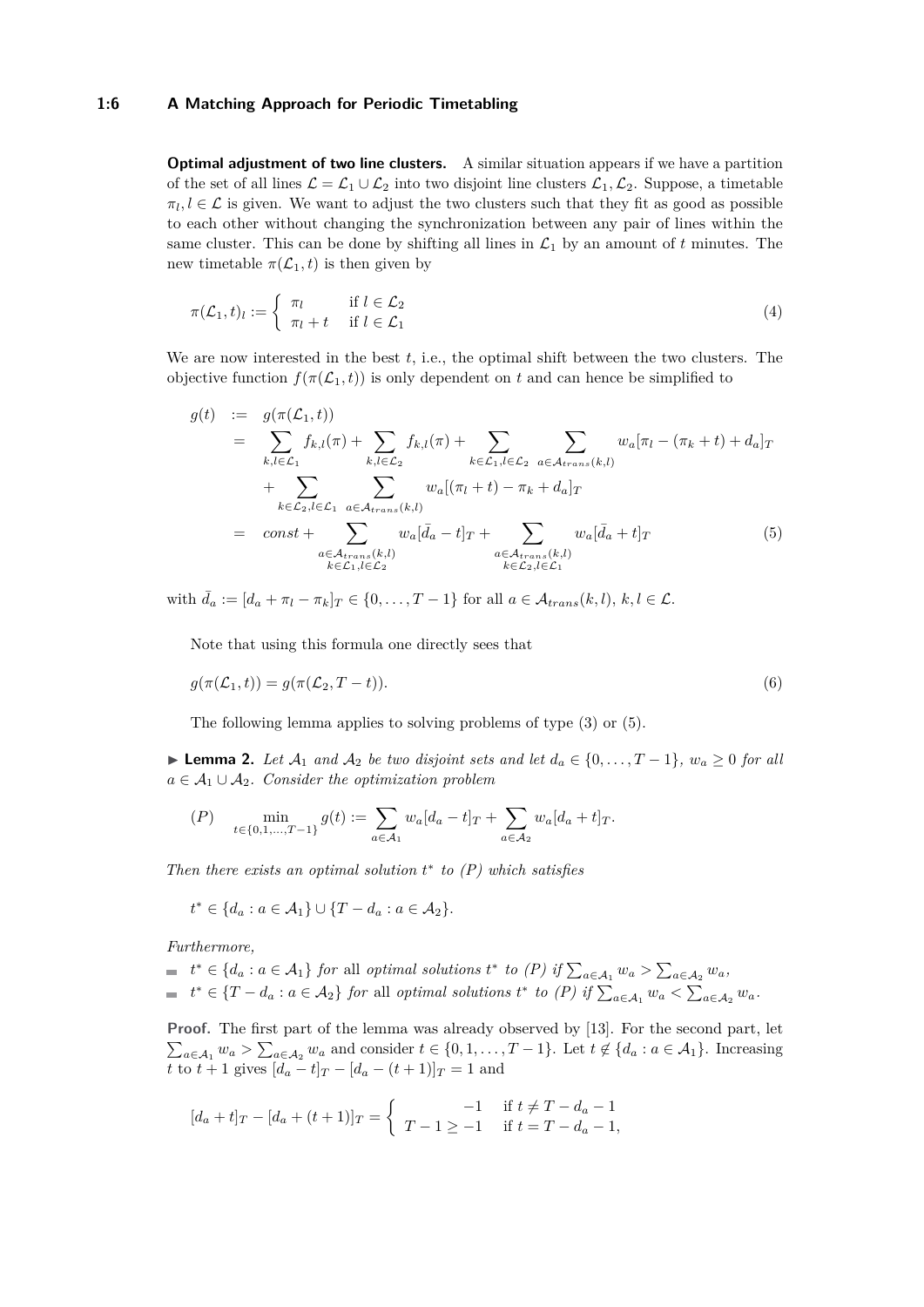hence

$$
g(t) - g(t+1) = \sum_{a \in A_1} w_a ([d_a - t]_T - [d_a - (t+1)]_T)
$$
  
+ 
$$
\sum_{a \in A_2} w_a ([d_a + t]_T - [d_a + (t+1)]_T)
$$
  

$$
\geq \sum_{a \in A_1} w_a - \sum_{a \in A_2} w_a > 0,
$$

i.e., increasing *t* improves the objective function value and *t* can hence not be optimal. The other direction works analogously.

This means the problem for two lines can be solved by testing all  $t = d_a$  in the case that  $\sum_{a \in \mathcal{A}_{trans(l,k)}} w_a \ge \sum_{a \in \mathcal{A}_{trans(k,l)}} w_a$  and all  $t = T - d_a$  otherwise. The same holds for problem [\(5\)](#page-5-0) with two line clusters where we have to test all  $t = \bar{d}_a$  or all  $t = T - \bar{d}_a$ . In both cases we have a finite candidate set of possible solutions to be checked. Using the Lemma [2](#page-5-1) we can even derive a finite candidate set for any instance of (r-PESP). To this end, we define the *line graph*

$$
G_{\mathcal{L}} = (\mathcal{L}, E_{\mathcal{L}})
$$

as the graph with nodes corresponding to the lines  $\mathcal L$  and undirected edges

$$
E_{\mathcal{L}} := \{ \{k, l\} \subseteq \mathcal{L} : \mathcal{A}_{trans}(k, l) \cup \mathcal{A}_{trans}(l, k) \neq \emptyset \}.
$$

<span id="page-6-0"></span>**► Theorem 3.** *There exists an optimal solution*  $\pi \in \{0, 1, \ldots, T-1\}^{|{\mathcal{L}}|}$  *to r-PESP and a spanning tree S in the line graph*  $G<sub>C</sub>$  *such that for every edge*  $e = \{k, l\} \in S$  *there exists some*  $a \in \mathcal{A}_{trans}(k, l) \cup \mathcal{A}_{trans}(l, k)$  *with*  $\pi_l - \pi_k = [d_a]_T$ .

**Proof.** We give a sketch of the proof here, its details can be found in the appendix.

In the proof we start with some timetable  $\pi$ . We determine the set  $E(\pi)$  of all edges  $\{k, l\}$ in the line graph which satisfy the condition of the theorem. If the set of these edges does not contain a spanning tree, we determine a largest connected component  $\mathcal{L}_1$  in  $(\mathcal{L}, E(\pi))$ and adjust the timetable optimally between the two line clusters  $\mathcal{L}_1$  and  $\mathcal{L} \setminus \mathcal{L}_1$ . We receive a new timetable  $\tilde{\pi}$ . We then show that the resulting graph  $(\mathcal{L}, E(\tilde{\pi}))$  w.r.t the new timetable *π*˜ has a strictly larger connected component. We can repeat this procedure until we find a timetable  $\pi^*$  such that  $E(\pi^*)$  contains a spanning tree.

The result shows that for every optimal solution there exists a spanning tree for which the tension  $x_{kl} := \pi_l - \pi_k$  of its (directed) edge  $\{k, l\}$  comes from a finite set  $\{[d_a]_T : a \in$  $\mathcal{A}_{trans}(k, l) \cup \mathcal{A}_{trans}(l, k)$  of values. We hence can enumerate over all trees and all such tensions to find an optimal timetable which will be formulated as Algorithm 1 in the next section.

We remark that the structure of the line graph  $G_{\mathcal{L}} = (\mathcal{L}, E_{\mathcal{L}})$  may also be exploited for decomposing an r-PESP instance into two smaller instances in the following case.

**Lemma 4.** Let  $\{\bar{k}, \bar{l}\} \in E_{\mathcal{L}}$  be a bridge of the line graph  $G_{\mathcal{L}}$ , i.e., an edge such that  $(\mathcal{L}, E_{\mathcal{L}} \setminus \{e\})$  decomposes into two components  $G_{\mathcal{L}_1} = (\mathcal{L}_1, E_{\mathcal{L}_1})$  and  $G_{\mathcal{L}_2} = (\mathcal{L}_2, E_{\mathcal{L}_2})$ . Let  $\pi^1$  be an optimal solution to r-PESP on  $\mathcal{L}_1$  and  $\pi^2$  be an optimal solution to r-PESP on  $\mathcal{L}_2$ . Let furthermore  $t^*$  be the optimal adjustment between the two line clusters  $\mathcal{L}_1$  and  $\mathcal{L}_2$ . Then

$$
\pi(\mathcal{L}_1, t^*)_l := \begin{cases} \pi_l^1 + t^* & \text{if } l \in \mathcal{L}_1 \\ \pi_l^2 & \text{if } l \in \mathcal{L}_2 \end{cases}
$$

*is an optimal solution to r-PESP on* L*.*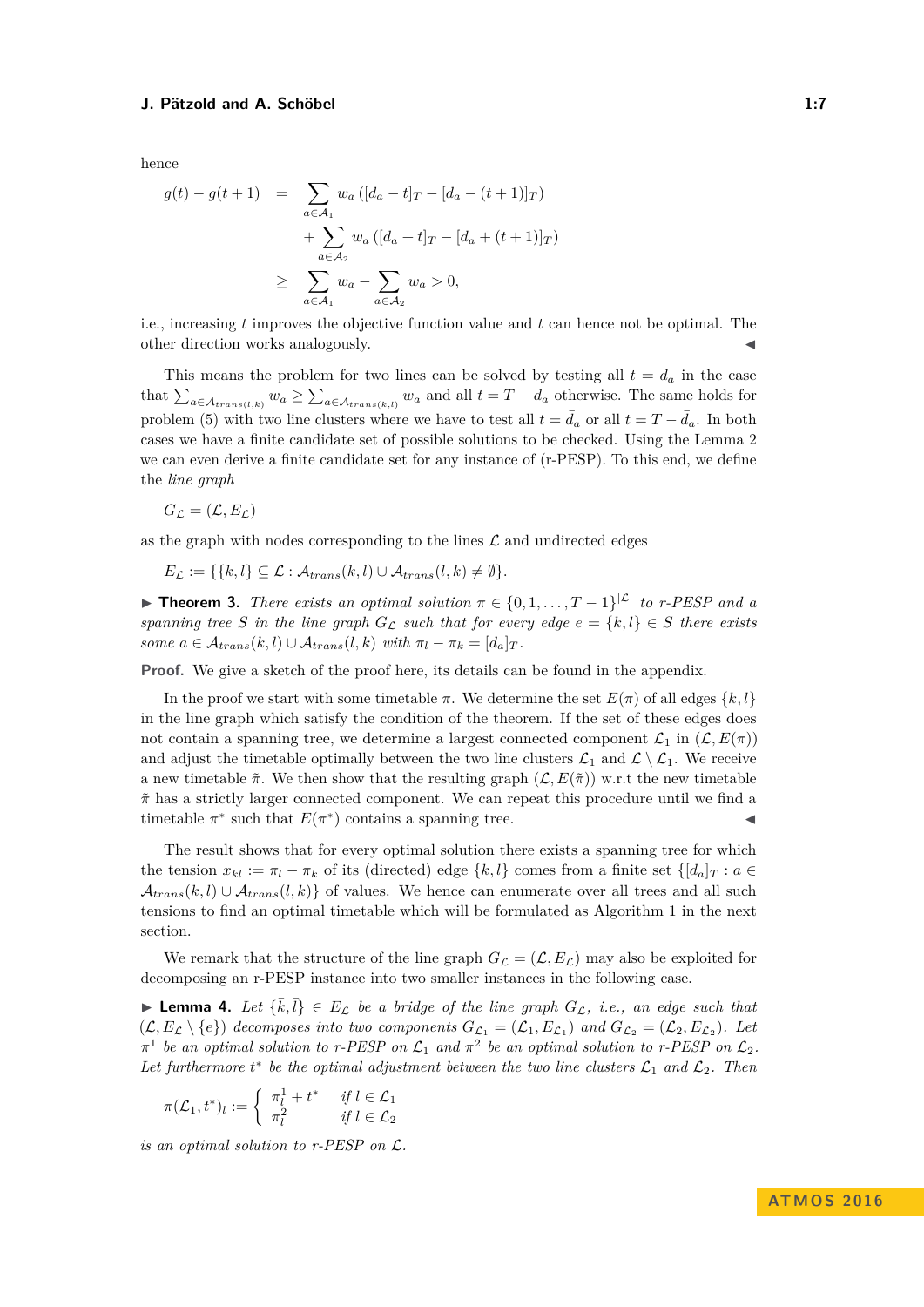## **1:8 A Matching Approach for Periodic Timetabling**

**Proof.** For the case of a bridge  $\{\bar{k}, \bar{l}\}$  with  $\bar{k} \in \mathcal{L}_1, \bar{l} \in \mathcal{L}_2$  the objective function [\(5\)](#page-5-0) for the adjustment of the two line clusters  $\mathcal{L}_1$  and  $\mathcal{L}_2$  with timetables  $\pi^1$  and  $\pi^2$  simplifies to

$$
g(t) = const + \sum_{\substack{a \in \mathcal{A}_{trans}(k,l) \\ k \in \mathcal{L}_1, l \in \mathcal{L}_2}} w_a [d_a + \pi_l^2 - \pi_k^1 - t]_T + \sum_{\substack{a \in \mathcal{A}_{trans}(k,l) \\ k \in \mathcal{L}_2, l \in \mathcal{L}_1}} w_a [d_a + \pi_l^2 - \pi_k^1 + t]_T
$$
  
= const + 
$$
\sum_{a \in \mathcal{A}_{trans}(\bar{k},\bar{l})} w_a [d_a + \pi_{\bar{l}}^2 - \pi_{\bar{k}}^1 - t]_T + \sum_{a \in \mathcal{A}_{trans}(\bar{k},\bar{l})} w_a [d_a + \pi_{\bar{l}}^2 - \pi_{\bar{k}}^1 + t]_T
$$

Now consider any timetable  $\pi^*$ . We compare  $f(\pi^*)$  with  $f(\pi(\mathcal{L}_1, t^*))$ :

$$
f(\pi^*) = \sum_{k,l \in \mathcal{L}_1} f_{k,l}(\pi^*) + \sum_{k,l \in \mathcal{L}_2} f_{k,l}(\pi^*) + f_{\bar{k},\bar{l}}(\pi^*) + f_{\bar{l},\bar{k}}(\pi^*)
$$
  

$$
f(\pi(\mathcal{L}_1, t^*) = \sum_{k,l \in \mathcal{L}_1} f_{k,l}(\pi^1 + t^*) + \sum_{k,l \in \mathcal{L}_2} f_{k,l}(\pi^2) + f_{\bar{k},\bar{l}}(\pi(\mathcal{L}_1, t^*)) + f_{\bar{l},\bar{k}}(\pi(\mathcal{L}_1, t^*))
$$

For the first two terms we receive due to the optimality of  $\pi^1$  and  $\pi^2$  directly that

$$
\sum_{k,l\in\mathcal{L}_1} f_{k,l}(\pi^1+t^*) = \sum_{k,l\in\mathcal{L}_1} f_{k,l}(\pi^1) \leq \sum_{k,l\in\mathcal{L}_1} f_{k,l}(\pi^*) \text{ and } \sum_{k,l\in\mathcal{L}_2} f_{k,l}(\pi^2) \leq \sum_{k,l\in\mathcal{L}_2} f_{k,l}(\pi^*).
$$

For the third term we know that

$$
f_{\bar{k},\bar{l}}(\pi(\mathcal{L}_1, t^*)) + f_{\bar{l},\bar{k}}(\pi(\mathcal{L}_1, t^*))
$$
  
= 
$$
\sum_{a \in \mathcal{A}_{trans}(\bar{k},\bar{l})} w_a[d_a + \pi_{\bar{l}}^2 - \pi_{\bar{k}}^1 - t^*]_T + \sum_{a \in \mathcal{A}_{trans}(\bar{l},\bar{k})} w_a[d_a + \pi_{\bar{k}}^1 - \pi_{\bar{l}}^2 + t^*]_T
$$
  

$$
\leq \sum_{a \in \mathcal{A}_{trans}(\bar{k},\bar{l})} w_a[d_a + \pi_{\bar{l}}^2 - \pi_{\bar{k}}^1 - t]_T + \sum_{a \in \mathcal{A}_{trans}(\bar{l},\bar{k})} w_a[d_a + \pi_{\bar{k}}^1 - \pi_{\bar{l}}^2 + t]_T
$$

for all  $t \in \{0, \ldots, T-1\}$  since  $t^*$  is a minimizer of  $g(t)$ . In particular, this holds for  $t := [\pi_{\overline{l}}^2 - \pi_{\overline{k}}^1 - \pi_{\overline{l}}^* + \pi_{\overline{k}}^*]_T$ . Plugging this in, we receive

$$
f_{\bar{k},\bar{l}}(\pi(\mathcal{L}_1,t^*)) + f_{\bar{l},\bar{k}}(\pi(\mathcal{L}_1,t^*))
$$
  
\n
$$
\leq \sum_{a \in \mathcal{A}_{trans}(\bar{k},\bar{l})} w_a[d_a + \pi_{\bar{l}}^* - \pi_{\bar{k}}^*]_T + \sum_{a \in \mathcal{A}_{trans}(\bar{l},\bar{k})} w_a[d_a + \pi_{\bar{k}}^* - \pi_{\bar{l}}^*]_T
$$
  
\n
$$
= f_{\bar{k},\bar{l}}(\pi^*) + f_{\bar{l},\bar{k}}(\pi^*),
$$

which finally shows that  $f(\pi(\mathcal{L}_1, t^*) \leq f(\pi^*)$  $\blacksquare$ ).

$$
\overline{}
$$

## **3 Algorithms for r-PESP**

## **3.1 An exact approach**

The naive approach to solve r-PESP would be to enumerate brute-force and evaluate all possible  $T^{|{\cal L}|-1}$  timetables of the reduced formulation r-PESP in  $O(T^{|{\cal L}|-1} \cdot |A_{trans}|)$ . The result of Theorem [3](#page-6-0) provides a finite set of values for the tensions on the edges of a specific spanning tree. Recall (e.g., from [\[11\]](#page-13-4)) that fixing the tensions on a spanning tree (with directed edges) already determines the timetable  $\pi$ : It can be found by setting, e.g,  $\pi_1 := 0$ and then iteratively choosing a neighbor *i* of a node *j* with already assigned time  $\pi_j$  and setting  $\pi_i = [\pi_j + x_{1i}]_T$  if  $(1, i) \in E$  and  $\pi_i = [\pi_j - x_{1i}]_T$  if  $(i, 1) \in E$ ) until all events have a time assigned. This approach works since a tree does not contain a cycle. We use this for proposing the following new exact approach for solving r-PESP: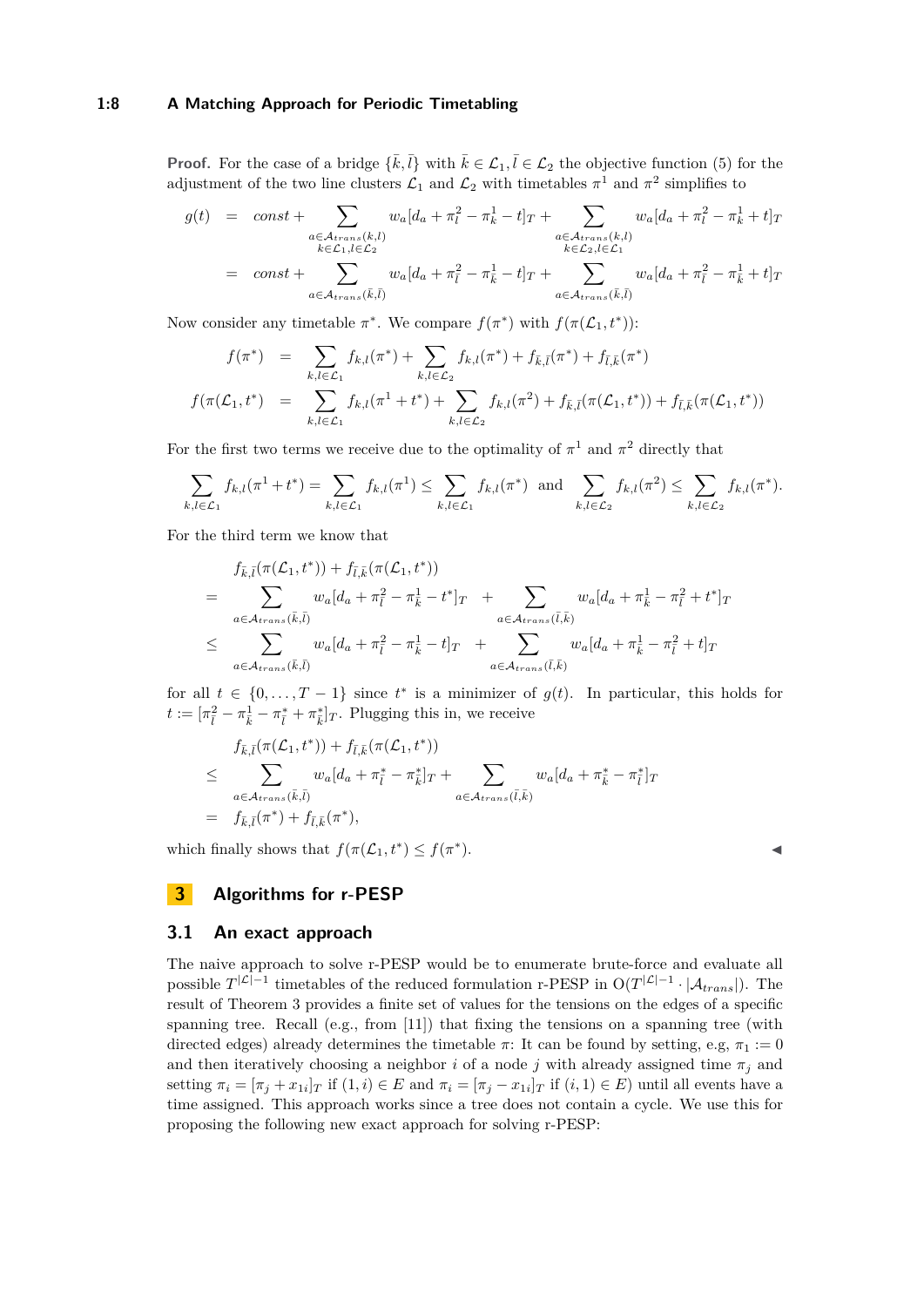Algorithm 1: Exact approach for finding an optimal solution to r-PESP

- **1.** For every spanning tree S of the line graph  $G_{\mathcal{L}}$  with edges  $E_S$  find an optimal timetable  $\pi_S$  for *S* by
	- **a.** fixing an (arbitrary) direction of every edge {*k, l*} of the tree *S*
	- **b.** computing the corresponding timetable for all combinations of possible tensions values on the directed edges (*k, l*)
		- ${d_a : a \in \mathcal{A}_{trans}(k, l)}$  if  $\sum_{a \in \mathcal{A}_{trans}(k, l)} w_a > \sum_{a \in \mathcal{A}_{trans}(l, k)} w_a$
		- $\{T d_a : a \in \mathcal{A}_{trans}(l,k)\}\$ if  $\sum_{a \in \mathcal{A}_{trans}(k,l)} w_a \leq \sum_{a \in \mathcal{A}_{trans}(l,k)} w_a$ .
- **2.** Choose  $\pi$  as minimizer of min $\{f(\pi_s): S$  is a spanning tree of  $G_{\mathcal{L}}\}$ .

Using Cayley's formula saying that the number of spanning trees in a complete graph with *n* nodes is  $n^{n-2}$ , and that evaluating a timetable is of order  $O(\mathcal{A}_{trans})$  it turns out that the complexity if Algorithm 1 is  $O(|\mathcal{L}|^{|\mathcal{L}|-2} \cdot \eta^{|\mathcal{L}|-1} \cdot |\mathcal{A}_{trans}|)$  in a complete line graph  $G_{\mathcal{L}}$ with *η* transfers between any pair of lines, i.e.  $\eta = |\mathcal{A}_{trans}(k, l)|$  for all  $k, l \in \mathcal{L}$ . Note that for this time complexity we make use of Lemma [2,](#page-5-1) namely that we only need to evaluate all  $d_a, a \in \mathcal{A}_{trans}(k, l)$  or  $T - d_a, a \in \mathcal{A}_{trans}(l, k)$ .

Even in this worst case we end up with a smaller time complexity than the naive bruteforce approach if  $\eta|\mathcal{L}| \leq T$  which will be the case in small to medium-size metro systems, assuming a period of  $T = 60$  minutes. In practice, the line graph is usually not a complete graph, and the number of possible transfers  $\eta$  from a line *l* to another line *k* is usually small (often even zero) such that the complexity can be significantly reduced.

## **3.2 A heuristic based on matching**

The idea of the matching heuristic is taken from [\[10\]](#page-13-10) where a similar approach was used for aperiodic timetabling based on given vehicle routes. In every iteration we use a partition of the set of lines into line clusters  $\mathcal{C} = {\mathcal{L}_1, \ldots, \mathcal{L}_k}$  with  $\mathcal{L} = \mathcal{L}_1 \cup \ldots \cup \mathcal{L}_k$  and the  $\mathcal{L}_p$  are pairwise disjoint. In the first step each line cluster consists of one single line only. In every iteration, the line clusters are matched pairwise. For every pair of clusters being matched one looks for the optimal adjustment of them by solving the optimization problem [\(5\)](#page-5-0).

Algorithm 2: Matching-based heuristic for finding a solution to r-PESP

- **1.** Initialization: Define the initial cluster graph  $G_{\mathcal{C}} = (\mathcal{C}, E_{\mathcal{C}})$  as the line graph graph:  $\mathcal{C} = \mathcal{L}$ (each line makes up one cluster), and  $E_c := E_c$ , i.e., two such clusters are connected if a transfer between their lines is possible.
	- For every line  $l \in \mathcal{L}$ , define  $\pi_l = 0$ .
- **2.** While  $|\mathcal{C}| > 1$  do
	- **a.** For every edge  $\{\mathcal{L}_1, \mathcal{L}_2\} \in E_{\mathcal{C}}$  determine  $eval(\mathcal{L}_1, \mathcal{L}_2)$  as in [\(10\)](#page-9-0).
	- **b.** Determine a matching  $M \subseteq E_{\mathcal{C}}$  with maximal weight in  $G_{\mathcal{C}}$ .
	- **c.** For every edge  $\{\mathcal{L}_1, \mathcal{L}_2\} \in M$  do
		- **i.** Find an optimal adjustment of the timetable of the two line clusters  $\mathcal{L}_1$  and  $\mathcal{L}_2$ (using the result of Lemma [2\)](#page-5-1).
		- **ii.** Merge the nodes  $\mathcal{L}_1$  and  $\mathcal{L}_2$  to one node  $\mathcal{L}_1 \cup \mathcal{L}_2$  in  $G_{\mathcal{C}}$ .

The algorithm runs in polynomial time. The main question is how to evaluate two line clusters  $\mathcal{L}_1$  and  $\mathcal{L}_2$ . As in the case of two clusters, we look at all transfers a between a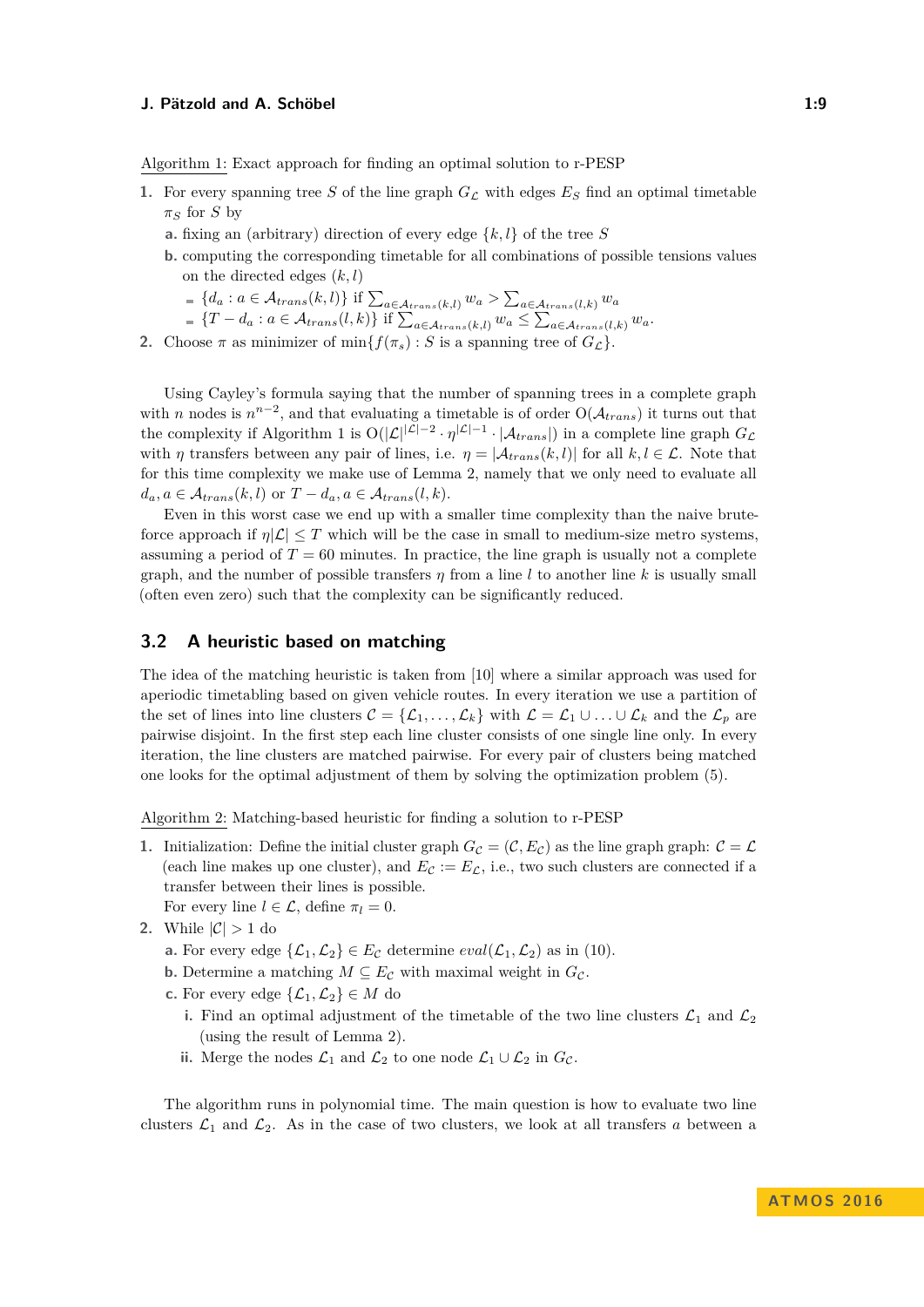## **1:10 A Matching Approach for Periodic Timetabling**

line  $k \in \mathcal{L}_1$  and another line  $l \in \mathcal{L}_2$  and vice versa. If a timetable  $\pi$  is already given, the evaluation of the timetable  $\pi(\mathcal{L}_1, t)$  (as in [\(4\)](#page-5-2)) is done by computing

$$
g_{\mathcal{L}_1,\mathcal{L}_2}(t) := + \sum_{\substack{a \in \mathcal{A}_{trans}(k,l) \\ k \in \mathcal{L}_1, l \in \mathcal{L}_2}} w_a [\bar{d}_a - t]_T + \sum_{\substack{a \in \mathcal{A}_{trans}(k,l) \\ k \in \mathcal{L}_2, l \in \mathcal{L}_1}} w_a [\bar{d}_a + t]_T
$$

with (as usual)  $\bar{d}_a := d_a + \pi_l - \pi_k$ . As evaluation functions we tested

<span id="page-9-0"></span>
$$
best(\mathcal{L}_1, \mathcal{L}_2) := \min_{t \in \{1, ..., T-1\}} g_{\mathcal{L}_1, \mathcal{L}_2}(t) \tag{7}
$$

$$
worst(\mathcal{L}_1, \mathcal{L}_2) := \max_{t \in \{1, \dots, T-1\}} g_{\mathcal{L}_1, \mathcal{L}_2}(t) \tag{8}
$$

$$
span(\mathcal{L}_1, \mathcal{L}_2) := worst(\mathcal{L}_1, \mathcal{L}_2) - best(\mathcal{L}_1, \mathcal{L}_2)
$$
\n(9)

$$
expected(\mathcal{L}_1, \mathcal{L}_2) := \frac{1}{T} \left( \sum_{t=0}^{T-1} g_{\mathcal{L}_1, \mathcal{L}_2}(t) \right) - best(\mathcal{L}_1, \mathcal{L}_2)
$$
\n(10)

Note that all these evaluation functions are symmetric in  $\mathcal{L}_1$  and  $\mathcal{L}_2$ , i.e., it does not matter if we look at  $g_{\mathcal{L}_1,\mathcal{L}_2}(t)$  or at  $g_{\mathcal{L}_2,\mathcal{L}_1}(t)$  when determining the values of [\(7\)](#page-9-0)-[\(10\)](#page-9-0).

 $\blacktriangleright$  **Lemma 5.** All the evaluation functions [\(7\)](#page-9-0) - [\(10\)](#page-9-0) are symmetric, i.e.,

$$
best(\mathcal{L}_1, \mathcal{L}_2) = best(\mathcal{L}_2, \mathcal{L}_1), \qquad worst(\mathcal{L}_1, \mathcal{L}_2) = worst(\mathcal{L}_2, \mathcal{L}_1),
$$
  
\n
$$
span(\mathcal{L}_1, \mathcal{L}_2) = span(\mathcal{L}_2, \mathcal{L}_1), \qquad expected(\mathcal{L}_1, \mathcal{L}_2) = expected(\mathcal{L}_2, \mathcal{L}_1).
$$

**Proof.** As in [\(6\)](#page-5-3) we can easily verify that  $g_{\mathcal{L}_1,\mathcal{L}_2}(t) = g_{\mathcal{L}_2,\mathcal{L}_1}(T-t)$ . Using furthermore that  $g_{\mathcal{L}_2, \mathcal{L}_1}(0) = g_{\mathcal{L}_2, \mathcal{L}_1}(T)$ , we receive that

$$
\{g_{\mathcal{L}_1,\mathcal{L}_2}(t): t = 0,\ldots,T-1\} = \{g_{\mathcal{L}_2,\mathcal{L}_1}(t): t = 0,\ldots,T-1\},\
$$

hence the result follows from the fact that

$$
\min_{t \in \{1, ..., T-1\}} g_{\mathcal{L}_1, \mathcal{L}_2}(t) = \min_{t \in \{1, ..., T-1\}} g_{\mathcal{L}_2, \mathcal{L}_1}(t),
$$
\n
$$
\max_{t \in \{1, ..., T-1\}} g_{\mathcal{L}_1, \mathcal{L}_2}(t) = \max_{t \in \{1, ..., T-1\}} g_{\mathcal{L}_2, \mathcal{L}_1}(t),
$$
\n
$$
\sum_{t=0}^{T-1} g_{\mathcal{L}_1, \mathcal{L}_2}(t) = \sum_{t=0}^{T-1} g_{\mathcal{L}_2, \mathcal{L}_1}(t).
$$

 $\blacktriangleleft$ 

The different evaluation functions follow different strategies. *best* [\(7\)](#page-9-0) matches the lines first which are most expensive to get adjusted even in the best case. *worst* [\(8\)](#page-9-0) matches the lines which could make the objective value really bad later. *span* [\(9\)](#page-9-0) and *expected* [\(10\)](#page-9-0) consider how much the objective value for adjusting two line clusters can change between the best and the worst case, or between the expected and the best case. If the change is rather low there is no need to match such a pair.

Our pre-evaluation show that *span* and *expected* perform better than *best* and *worst* with *expected* providing the overall best results. We hence used *expected* [\(10\)](#page-9-0) in Algorithm 2.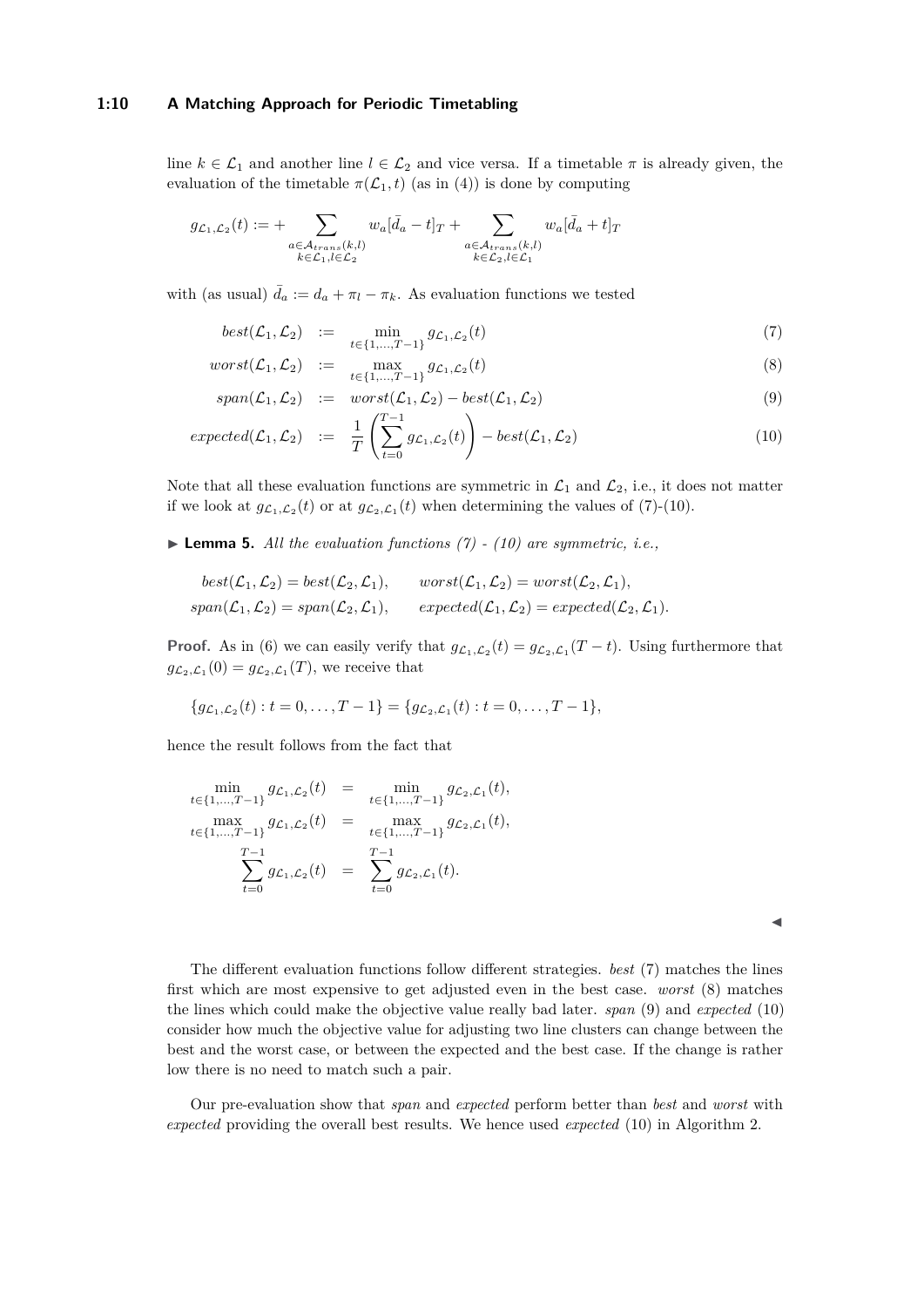## <span id="page-10-1"></span>**3.3 A hybrid algorithm**

We can combine the exact and the matching approach by starting with the matching approach and changing to the exact approach when the complexity for solving the instance with an exact approach gets small enough. In case that brute-force is used as exact approach, we check the size of  $T^{|\mathcal{C}|}$  where  $\mathcal C$  contains the remaining clusters. When using Algorithm 1 as exact approach the decision is based on the number of spanning trees in the remaining graph.

Algorithm 3: Hybrid heuristic for finding a solution to r-PESP

- **1.** Initialization: Define the initial cluster graph  $G_{\mathcal{C}} = (\mathcal{C}, E_{\mathcal{C}})$  as the line graph graph:  $\mathcal{C} = \mathcal{L}$ (each line makes up one cluster), and  $E_c := E_c$ , i.e., two such clusters are connected if a transfer between their lines is possible. For every line  $l \in \mathcal{L}$ , define  $\pi_l = 0$ .
- **2.** While Complexity is too large do
	- **a.** For every edge  $(\mathcal{L}_1, \mathcal{L}_2) \in E_{\mathcal{C}}$  determine  $eval(\mathcal{L}_1, \mathcal{L}_2)$  as in [\(10\)](#page-9-0).
	- **b.** Determine a matching  $M \subseteq E_{\mathcal{C}}$  with maximal weight in  $G_{\mathcal{C}}$ .
	- **c.** For every edge  $(\mathcal{L}_1, \mathcal{L}_2) \in M$  do
		- **i.** Find an optimal adjustment of the timetable of the two line clusters  $\mathcal{L}_1$  and  $\mathcal{L}_2$  as in Lemma [2.](#page-5-1)
		- **ii.** Merge the nodes  $\mathcal{L}_1$  and  $\mathcal{L}_2$  to one node  $\mathcal{L}_1 \cup \mathcal{L}_2$  in  $G_{\mathcal{C}}$ .
- **3.** Solve the remaining instance exactly by using Algorithm 1 or another exact procedure.

Our experiments show that the runtime of the exact approaches is still too large for more than five lines; hence this is approximately the size of  $\mathcal C$  when we switch from Algorithm 2 to an exact approach.

## <span id="page-10-0"></span>**4 Experimental results**

For our experiments we used data from the LinTim library [\[2,](#page-12-4) [5\]](#page-12-5). Besides a toy example this includes close-to real world data from the metro network of Athens, the German high-speed train network with different line concepts, and the bus network of the local bus company in Göttingen. The characteristics of the data used are summarized in Table [1.](#page-11-0) Note that all of these instances have no restriction on the upper bounds of transfer activities, so they satisfy assumption [\(1\)](#page-2-0). On the other hand, none of the instances fixes the waiting or driving times of the activities to their lower bounds [\(2\)](#page-2-1) as we do in r-PESP. It will be observed that even with this variable fixing the resulting outcomes of Algorithm 2 are competitive.

In our first evaluation we tested Algorithm 3 (the hybrid strategy) with three different settings: We either changed to an exact approach and took the naive brute-force enumeration or Algorithm 1, or we did not use any exact approach but only performed Algorithm 2. The results are shown in Table [2.](#page-11-1) We see that in all but one instance Algorithm 1 is faster than brute-force while the clear winner in runtime is (as expected) Algorithm 2, i.e., the polynomial matching heuristic. We also see that there is nearly no benefit in terms of the objective value solving the reduced final instances exactly instead of just continuing Algorithm 2. Note that the objective function values between using brute-force or Algorithm 1 as exact approach differ (although both alternatives are exact approaches) since the point *when* we switch to the exact approach depends on the algorithm chosen as explained at the beginning of Section [3.3.](#page-10-1)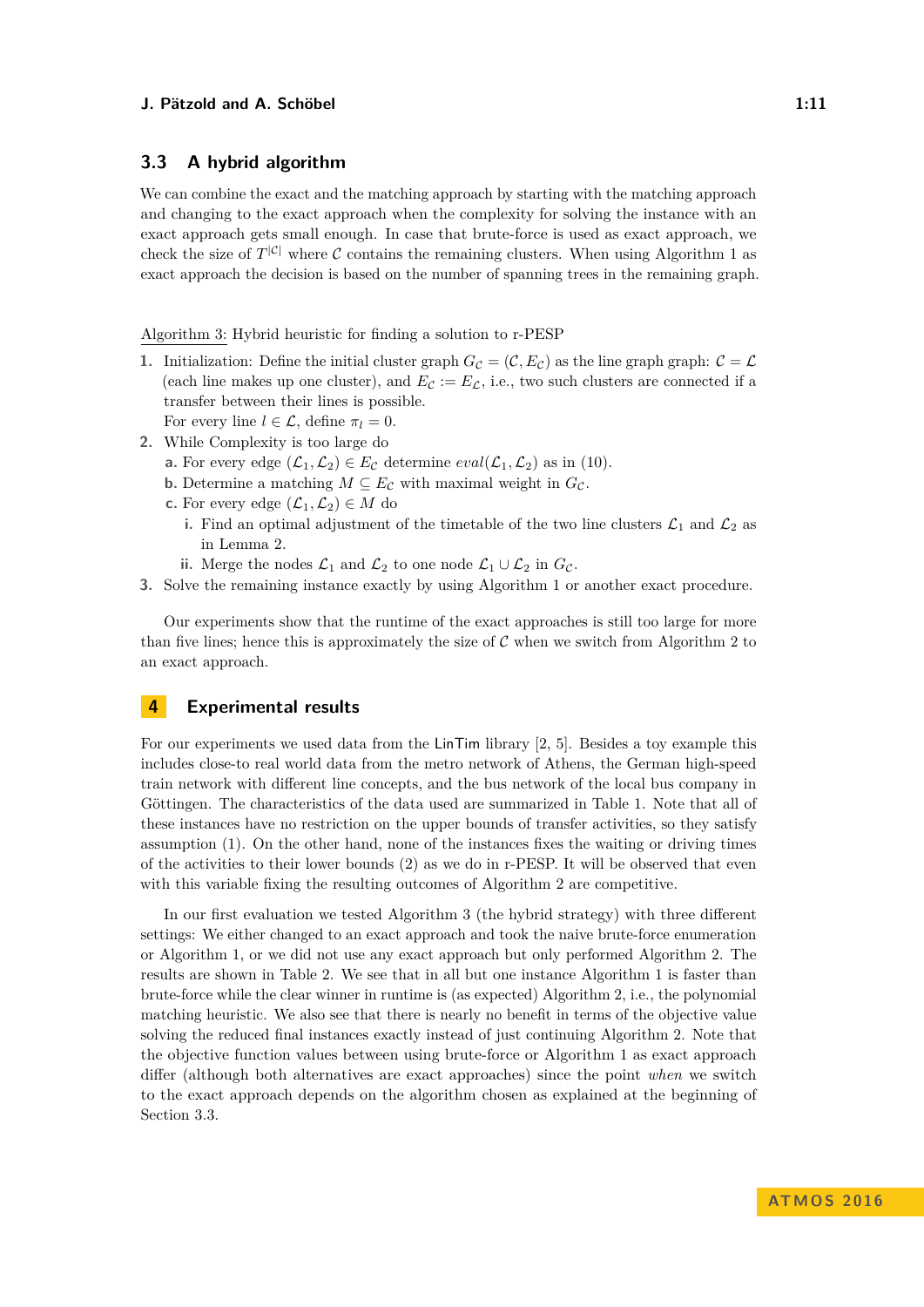## **1:12 A Matching Approach for Periodic Timetabling**

<span id="page-11-0"></span>**Table 1** The characteristics of the test instances. *V* denotes the set of stations,  $\mathcal{L}$  the set of lines,  $\mathcal E$  the set of all arrival and departure events, and  $\mathcal A_{trans}$  the set of transfer activities.

| Name      | V   | $ \mathcal{L} $ | $ \mathcal{E} $ | $\mathcal{A}_{trans}$ |
|-----------|-----|-----------------|-----------------|-----------------------|
| toy       | 8   | 6               | 64              | 8                     |
| athens    | 51  | 20              | 592             | 115                   |
| bahn-eq-f | 250 | 53              | 3444            | 1761                  |
| bahn-01   | 250 | 65              | 4184            | 4370                  |
| bahn-02   | 280 | 80              | 5048            | 3397                  |
| bahn-04   | 319 | 115             | 6368            | 7986                  |
| goevb     | 257 | 76              | 3044            | 9029                  |
|           |     |                 |                 |                       |

<span id="page-11-1"></span>**Table 2** Different versions of Algorithm 3.

|           | Brute-force in Step 3 |                  | Algorithm 1 in Step 3 |                   | No exact approach |         |
|-----------|-----------------------|------------------|-----------------------|-------------------|-------------------|---------|
| Instance  | objective             | runtime          | objective             | runtime           | objective         | runtime |
| toy       | 22094                 | 10s              | 22094                 | $<$ 1s            | 22094             | $<$ 1s  |
| athens    | 12274246              | $30\text{min}$   | 12274246              | 1s                | 12725934          | 1s      |
| bahn-eq-f | 66473861              | 1 <sub>min</sub> | 66473861              | 70 <sub>min</sub> | 66462971          | 1s      |
| $bahn-01$ | 541120106             | $29$ min         | 540759985             | 20s               | 540759985         | 2s      |
| $bahn-02$ | 675040353             | $35\text{min}$   | 675206688             | 7 <sub>min</sub>  | 675206688         | 2s      |
| $bahn-04$ | 742637615             | 1 <sub>min</sub> | 742772838             | 1 <sub>min</sub>  | 742637615         | 3s      |
| goevb     | 20147281              | $18\text{min}$   | 20191871              | 43s               | 20191871          | 1s      |
|           |                       |                  |                       |                   |                   |         |

We finally compared Algorithm 2 to another procedure for periodic timetabling, namely to the modulo simplex  $([12, 3])$  $([12, 3])$  $([12, 3])$  $([12, 3])$  $([12, 3])$  in its implementation within LinTim [\[2,](#page-12-4) [5\]](#page-12-5). We compared the result of the matching-based heuristic (Algorithm 2) directly to the result of the modulo simplex, but also used it as a starting solution to check if the modulo simplex is able to further improve it. The runtime of the modulo Simplex was bounded to 60 minutes.

Note that in our instances slack times of driving and waiting activities are allowed, i.e., assumption [\(2\)](#page-2-1) is not satisfied. This means that Algorithm 2 can only provide a heuristic solution also from this point of view. However, as we see in Table [3,](#page-12-6) the objective function values obtained by Algorithm 2 are highly competitive. The objective function values obtained by Algorithm 2 were surprisingly good, in one case even better than the result of the modulo simplex. But the main advantage of Algorithm 2 is its very fast runtime (which is also shown in the table). It furthermore turns out that the modulo simplex is able to further improve the solution obtained by Algorithm 2 in all cases, and that it cannot predicted which starting solution leads to the overall best solution after performance of the modulo simplex in the end.

## **5 Extension and conclusion**

We presented a new formulation of the PESP in public transportation networks which is based on the characteristics of instances from timetabling. We show that this formulation can be used to derive a finite candidate set which is smaller than enumerating all possibilities in a brute-force approach. We also used the formulation to derive a matching-based heuristic for the PESP. Our experiments show promising results: the heuristic is competitive with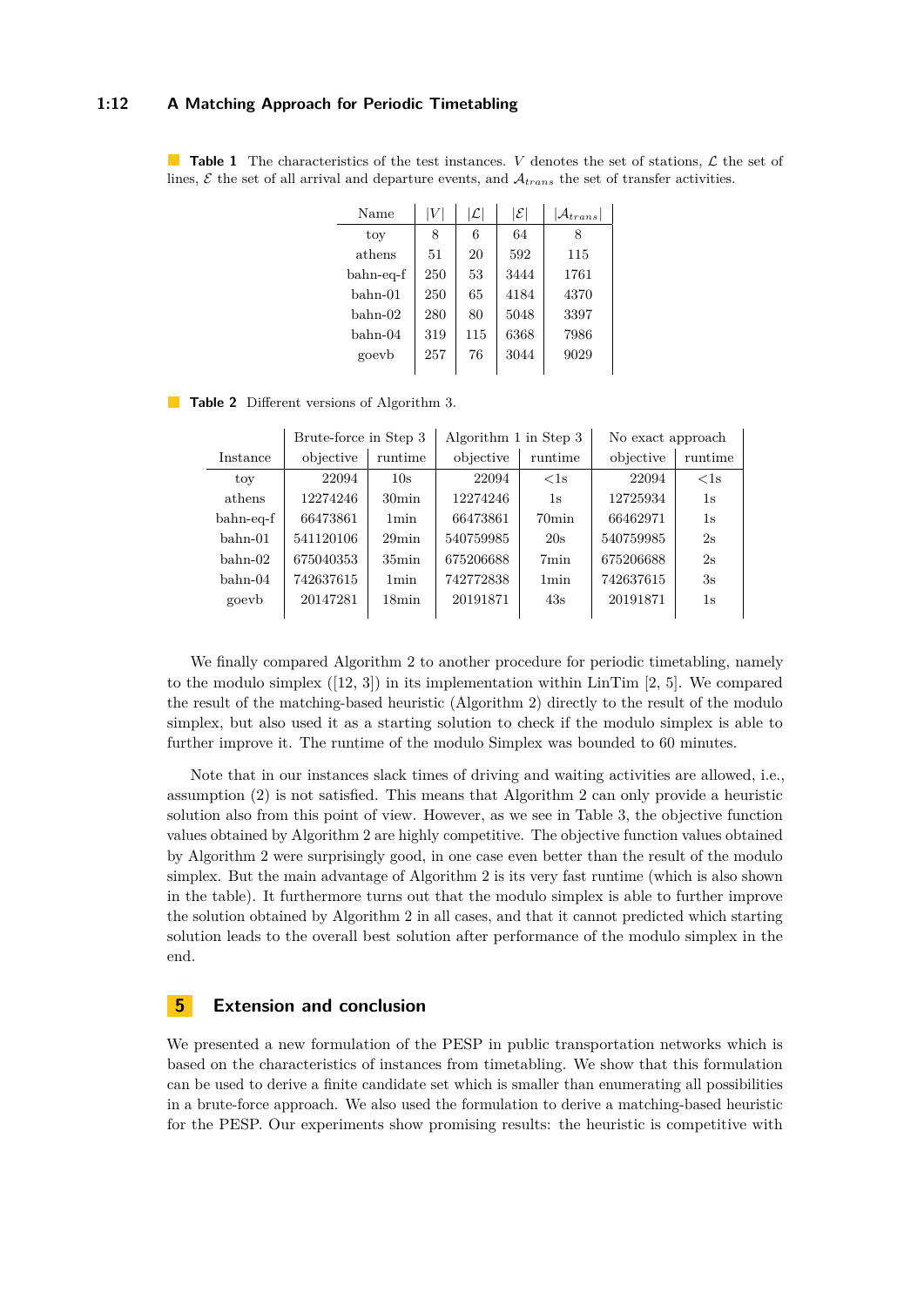|           | Algorithm 2 |         | Algorithm $2 + ModSim$ |          | ModSim    |                |
|-----------|-------------|---------|------------------------|----------|-----------|----------------|
| Instance  | objective   | runtime | objective              | runtime  | objective | runtime        |
| toy       | 22094       | < 1s    | 18236                  | < 1s     | 18236     | $<$ 1s         |
| athens    | 12725934    | 1s      | 10215458               | 4s       | 10215458  | 30s            |
| bahn-eq-f | 66462971    | 1s      | 65430934               | 5min     | 65388991  | $13\text{min}$ |
| $bahn-01$ | 540759985   | 2s      | 536208754              | 1h       | 537965995 | 1h             |
| $bahn-02$ | 675206688   | 2s      | 663179698              | 1h       | 668819275 | 1h             |
| $bahn-04$ | 742637615   | 3s      | 737959364              | 1h       | 746841914 | 1h             |
| goevb     | 20191871    | 1s      | 19691541               | $11$ min | 18984122  | 19min          |
|           |             |         |                        |          |           |                |

<span id="page-12-6"></span>**Table 3** Comparison with the Modulo Simplex.

solutions obtained by the modulo simplex but with a runtime only in seconds. We currently investigate a heuristic in which the starting times  $\pi_l$  of the lines are fixed one after another in a Greedy manner (as proposed in [\[13\]](#page-13-8)), in particular which of the evaluation functions [\(7\)](#page-9-0)-[\(10\)](#page-9-0) performs best in such an approach for choosing the sequence in which the lines are processed.

In our study we neglected headway constraints. However, they can be incorporated by adding feasibility constraints also in r-PESP meaning that constraints on *t* have to be taken into account when adjusting two lines or two line clusters. The implication of headway constraints and the performance of the matching-based approach in this case are subject of future research. Another interesting point is the further exploitation of Theorem [3.](#page-6-0) Since r-PESP is a special case of a PESP on the line graph  $G_{\mathcal{L}} = (\mathcal{L}, E_{\mathcal{L}})$ , the modulo simplex can directly applied to the reduced formulation. Using the special properties of the line graph  $G_{\mathcal{L}}$ together with the finite candidate set on every tree is likely to yield further improvements for the modulo simplex. This is another point which is interesting to be studied in the future.

Finally, since the set of lines  $\mathcal L$  is used explicitly in Algorithm 2, this seems to be a promising approach also for solving the integrated line-planning and timetabling problem in which a line plan and a timetable are optimized simultaneously.

#### **References**

- <span id="page-12-3"></span>**1** M. Goerigk. Exact and heuristic approaches to the robust periodic event scheduling problem. *Public Transport*, 7(1):101–119, 2015.
- <span id="page-12-4"></span>**2** M. Goerigk, M. Schachtebeck, and A. Schöbel. Evaluating line concepts using travel times and robustness: Simulations with the lintim toolbox. *Public Transport*, 5(3), 2013.
- <span id="page-12-0"></span>**3** M. Goerigk and A. Schöbel. Improving the modulo simplex algorithm for large-scale periodic timetabling. *Computers and Operations Research*, 40(5):1363–1370, 2013.
- <span id="page-12-1"></span>**4** P. Großmann, S. Hölldobler, N. Manthey, K. Nachtigall, J. Opitz, and P. Steinke. Solving periodic event scheduling problems with sat. In H. Jiang, W. Ding, M. Ali, and X. Wu, editors, *Advanced Research in Applied Artificial Intelligence*, volume 7345, pages 166–175. Springer, 2012.
- <span id="page-12-5"></span>**5** J. Harbering, A. Schiewe, and A. Schöbel. LinTim - Integrated Optimization in Public Transportation. Homepage. see http://lintim.math.uni-goettingen.de/.
- <span id="page-12-2"></span>**6** L. Kroon, G. Maróti, M. R. Helmrich, M. Vromans, and R. Dekker. Stochastic improvement of cyclic railway timetables. *Transportation Research Part B: Methodological*, 42(6):553 – 570, 2008.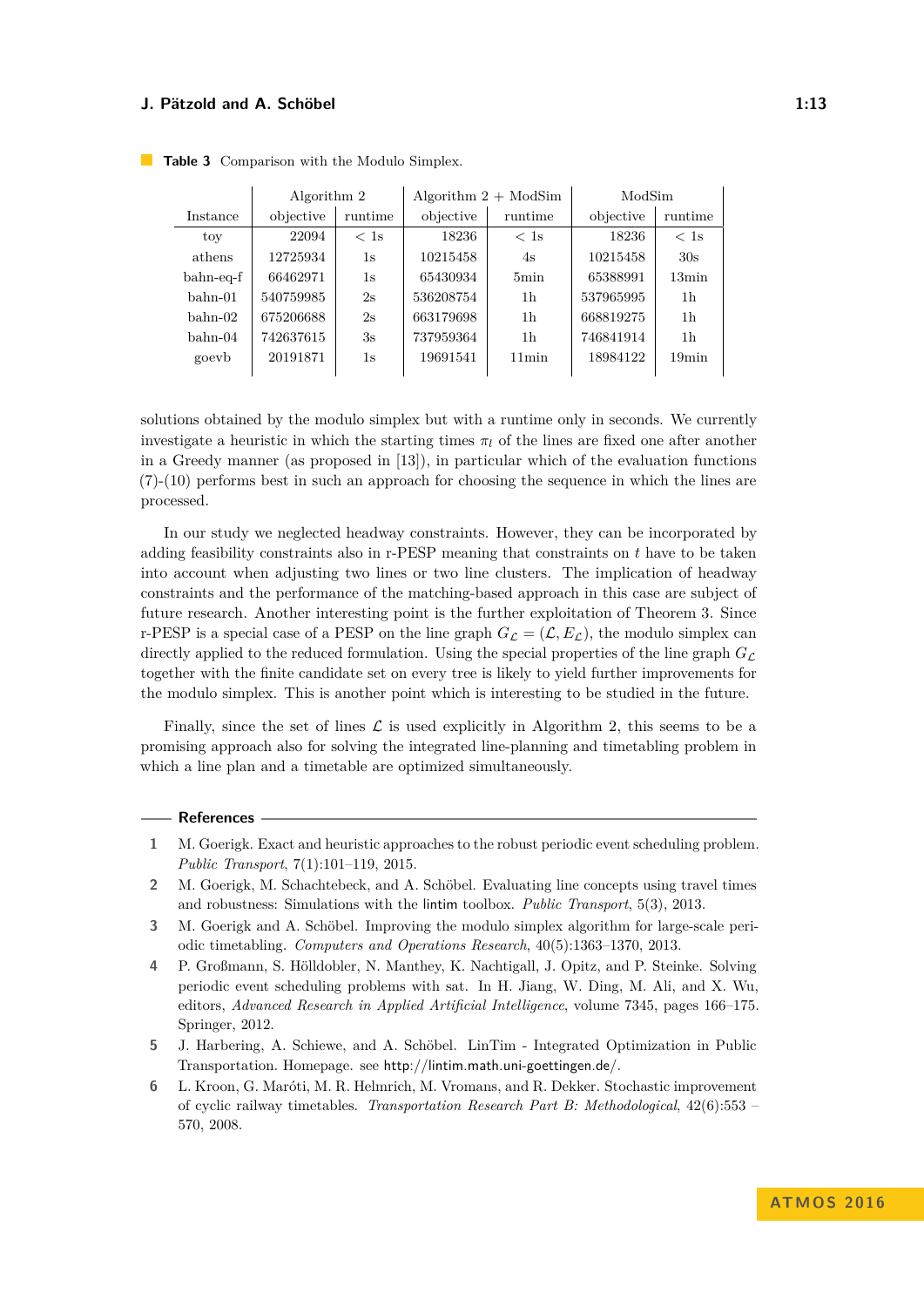## **1:14 A Matching Approach for Periodic Timetabling**

- <span id="page-13-1"></span>**7** L.G. Kroon, D. Huisman, E. Abbink, P.-J. Fioole, M. Fischetti, G. Maroti, A. Shrijver, A. Steenbeek, and R. Ybema. The new Dutch timetable: The OR Revolution. *Interfaces*, 39:6–17, 2009.
- <span id="page-13-6"></span>**8** C. Liebchen. *Periodic Timetable Optimization in Public Transport*. dissertation.de – Verlag im Internet, Berlin, 2006.
- <span id="page-13-2"></span>**9** C. Liebchen. The first optimized railway timetable in practice. *Transportation Science*, 42(4):420–435, 2008.
- <span id="page-13-10"></span>**10** M. Michaelis and A. Schöbel. Integrating line planning, timetabling, and vehicle scheduling: A customer-oriented approach. *Public Transport*, 1(3):211–232, 2009.
- <span id="page-13-4"></span>**11** K. Nachtigall. *Periodic Network Optimization and Fixed Interval Timetables*. PhD thesis, University of Hildesheim, 1998.
- <span id="page-13-7"></span>**12** K. Nachtigall and J. Opitz. Solving periodic timetable optimisation problems by modulo simplex calculations. In *Proc. ATMOS*, 2008.
- <span id="page-13-8"></span>**13** K. Nachtigall and S. Voget. A genetic approach to periodic railway synchronization. *Computers Ops. Res.*, 23(5):453–463, 1996.
- <span id="page-13-3"></span>**14** M. A. Odijk. A constraint generation algorithm for the construction of periodic railway timetables. *Transportation Research*, 30B:455–464, 1996.
- <span id="page-13-9"></span>**15** J. Pätzold. Periodic timetabling with fixed driving and waiting times. Master's thesis, Fakultät für Mathematik und Informatik, Georg August University Göttingen, 2016. (in German).
- <span id="page-13-5"></span>**16** L. Peeters and L. Kroon. A cycle based optimization model for the cyclic railway timetabling problem. In S. Voß and J. Daduna, editors, *Computer-Aided Transit Scheduling*, volume 505 of *Lecture Notes in Economics and Mathematical systems*, pages 275–296. Springer, 2001.
- <span id="page-13-0"></span>**17** P. Serafini and W. Ukovich. A mathematical model for periodic scheduling problems. *SIAM Journal on Discrete Mathematic*, 2:550–581, 1989.

## **A Proof of Theorem [3](#page-6-0)**

**Theorem [3](#page-6-0)**. *There exists an optimal solution*  $\pi \in \{0, 1, ..., T - 1\}^{\vert \mathcal{L} \vert}$  to r-PESP and a *spanning tree S in the line graph*  $G_{\mathcal{L}}$  *such that for every edge*  $e = \{k, l\} \in S$  *there exists some*  $a \in \mathcal{A}_{trans}(k, l) \cup \mathcal{A}_{trans}(l, k)$  *with*  $\pi_l - \pi_k + d_a = 0$ *.* 

**Proof.** Let  $\pi^* \in \{0, \ldots, T-1\}^{|{\mathcal{L}}|}$  be a given timetable. Without loss of generality assume that  $d_a \in \{0, \ldots, T-1\}$ , otherwise just use  $[d_a]_T$  instead of  $d_a$ . Define

$$
E(\pi) := \{ e = \{k, l\} \in E_{\mathcal{L}} : \pi_l - \pi_k - d_a = 0 \text{ for some } a \in \mathcal{A}_{trans}(k, l) \cup \mathcal{A}_{trans}(l, k) \}
$$

and consider the largest connected component of  $\mathcal{L}_1$  of  $(\mathcal{L}, E(\pi))$  (which may consist of one node  $l \in \mathcal{L}$  only). Note that  $E(\pi)$  does not contain any edge between  $\mathcal{L}_1$  and  $\mathcal{L}_2$ , i.e.,

<span id="page-13-11"></span>
$$
E(\pi) \subseteq \{ \{k, l\} \in E_{\mathcal{L}} : k, l \in \mathcal{L}_1 \} \cup \{ \{k, l\} \in E_{\mathcal{L}} : k, l \in \mathcal{L}_2 \}.
$$
\n(11)

If  $\mathcal{L}_1 = \mathcal{L}$ , the line graph  $G_{\mathcal{L}}$  contains a tree which satisfies the condition of the theorem and we are done. Otherwise we construct a tree and a timetable which is at least as good as *π* and satisfies the condition.

To this end, consider again  $(\mathcal{L}, E(\pi))$  with its largest connected component  $\mathcal{L}_1$ , and let  $\mathcal{L}_2 := \mathcal{L} \setminus \mathcal{L}_1$ . Let *S* be a spanning tree of  $\mathcal{L}_1$  using only edges of  $E(\pi)$ . We now construct a new timetable

$$
\tilde{\pi} := \pi(\mathcal{L}_1, t) = \begin{cases} \pi_l & \text{if } l \in \mathcal{L}_2 \\ \pi_l + t & \text{if } l \in \mathcal{L}_1 \end{cases}
$$